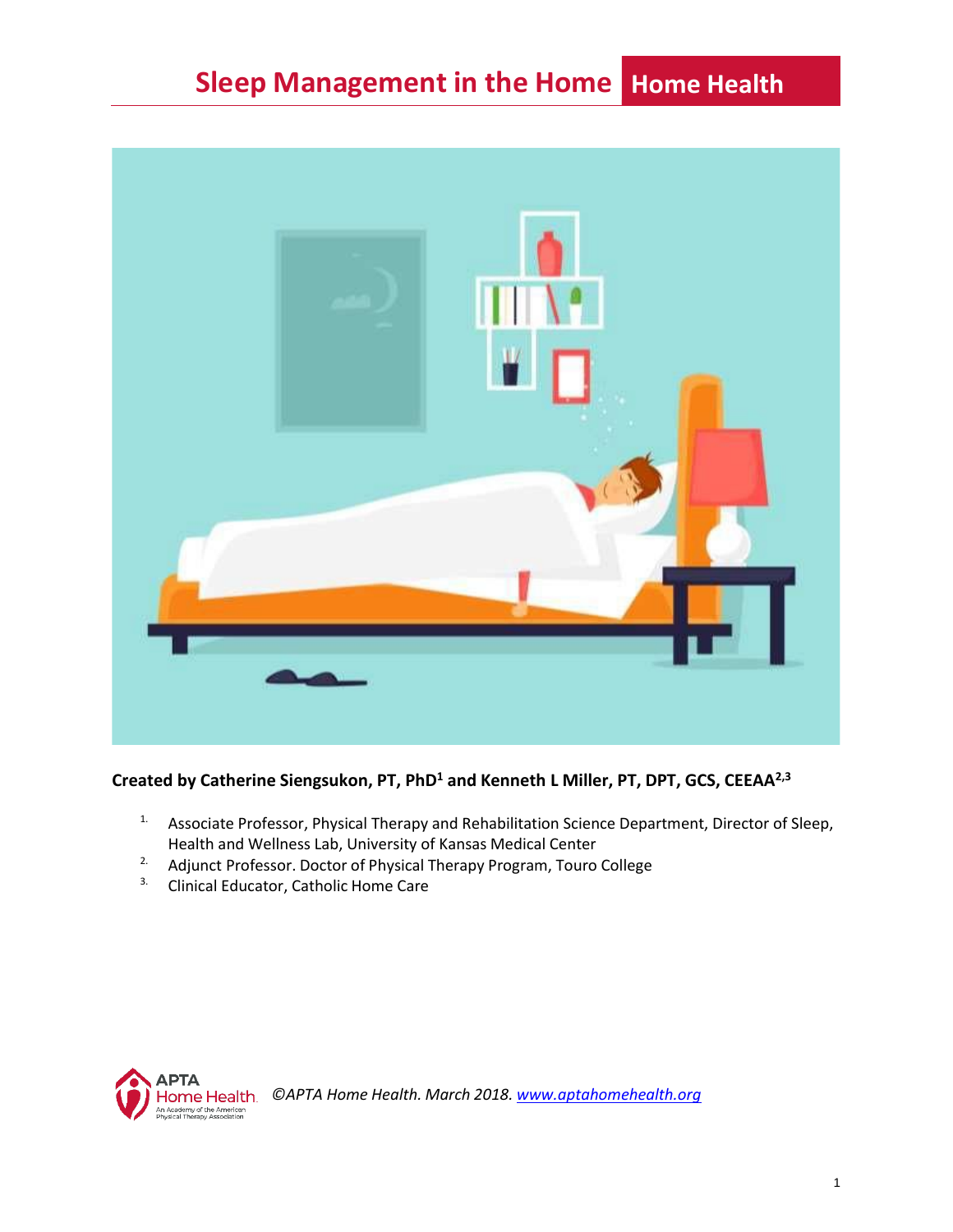#### **Acknowledgments**

#### **APTA Home Health Practice Committee:**

Kenneth L Miller, PT, DPT, GCS, CEEAA, Chair

#### **Executive Committee:**

Dee Kornetti, PT, MA, President Chris Chimentil, PT, MS Vice-President Matt Janes, PT, DPT, MHS, OCS, Secretary Phil Goldsmith, PT, DScPT, COS-C, Treasurer

Robin Childers, CAE, Executive Director

**Disclaimer:** This educational resource uses examples that are not meant to be absolute in determining medical necessity. Every patient is unique and scenarios used in this educational resource are merely examples to guide home health clinicians in practice. The entire assessment of a patient's unique and qualifying factors during a Start of Care (SOC) or evaluation visit must support medical necessity. This resource reflects regulations, evidence, and best practices at the time that it was created. Individual clinicians should always confirm current regulations, evidence, and best practices with the original sources of this information prior to applying recommendations made here.

*©APTA Home Health. March 2018.*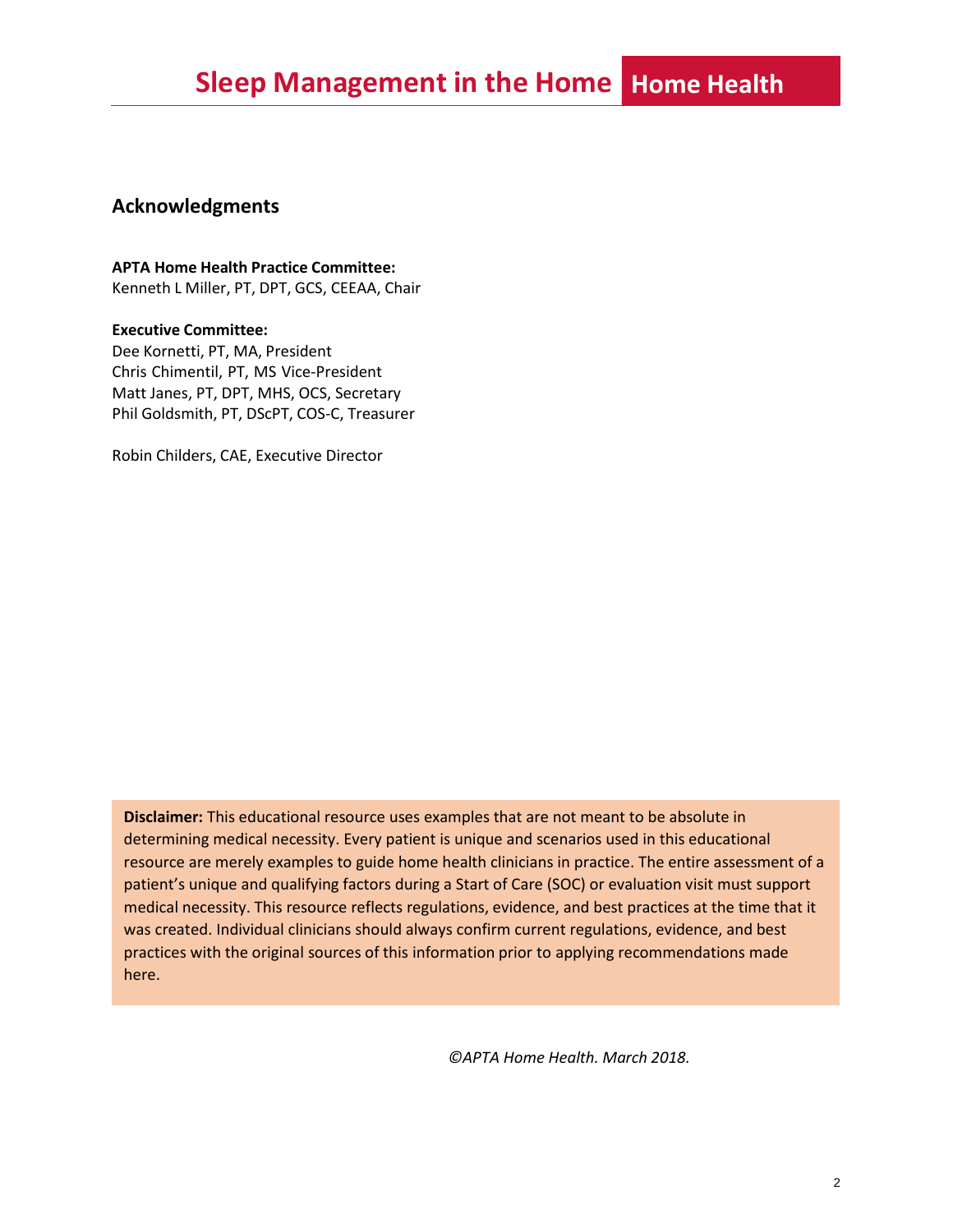# Table of Contents

*Click the topic for redirection to the appropriate page in the PDF.*

- Acknowledgments
- Introduction
- Sleep Decision Tree
- Medications that may impact sleep
- Table 1. Medications Impacting Sleep Health
- Methods to Promote Sleep Health
- Resources & References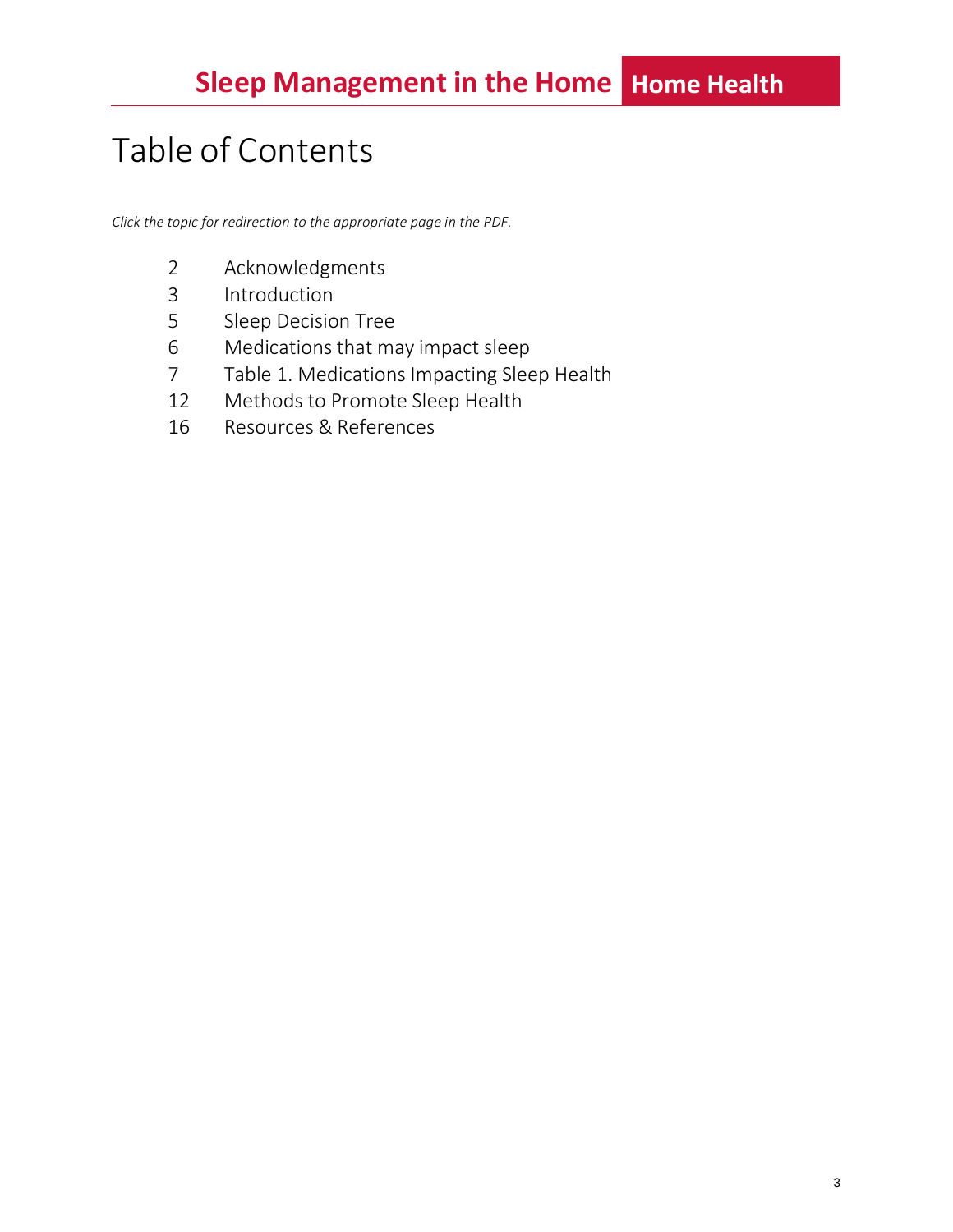### **Introduction**

Nearly a third of all adults in the US experience disturbed sleep, and approximately 50% of older adults report difficulty sleeping. Insomnia, sleep apnea, and restless legs syndrome are the three most common sleep disorders in adults in the US. The prevalence of chronic sleep disturbances is likely underreported as 90% of sleep issues are undiagnosed, which provides an excellent rationale for why health care providers should regularly screen their clients for common sleep disorders, refer to the appropriate health care provider as indicated, and provide clients with methods to improve sleep health within their scope of practice.

Proper sleep duration and quality is critical for proper functioning of the body. Chronic sleep disturbances can have detrimental effects including reduced physical and cognitive functioning, learning ability, and quality of life and increase pain sensitization, depression, anxiety, and risk for injury and falls. Furthermore, chronic sleep disturbances have been associated with an increased risk of obesity, diabetes, cardiovascular disease, Alzheimer's disease, and mortality. Improving sleep health provides an excellent opportunity for health care providers to impact their clients' health and wellbeing.

Many physical therapists agree that poor sleep quality is associated with impaired function. Many physical therapists report not having any education in their entry level training or following graduation related to assessing patient sleep. Physical therapists working in home care have a unique opportunity to address sleep disorders by assessing the very locations patients use for sleeping and providing non-pharmacological interventions where appropriate.

The purpose of this sleep kit is to provide resources for screening for sleep disorders and non-pharmacological interventions that physical therapists can provide in the home setting.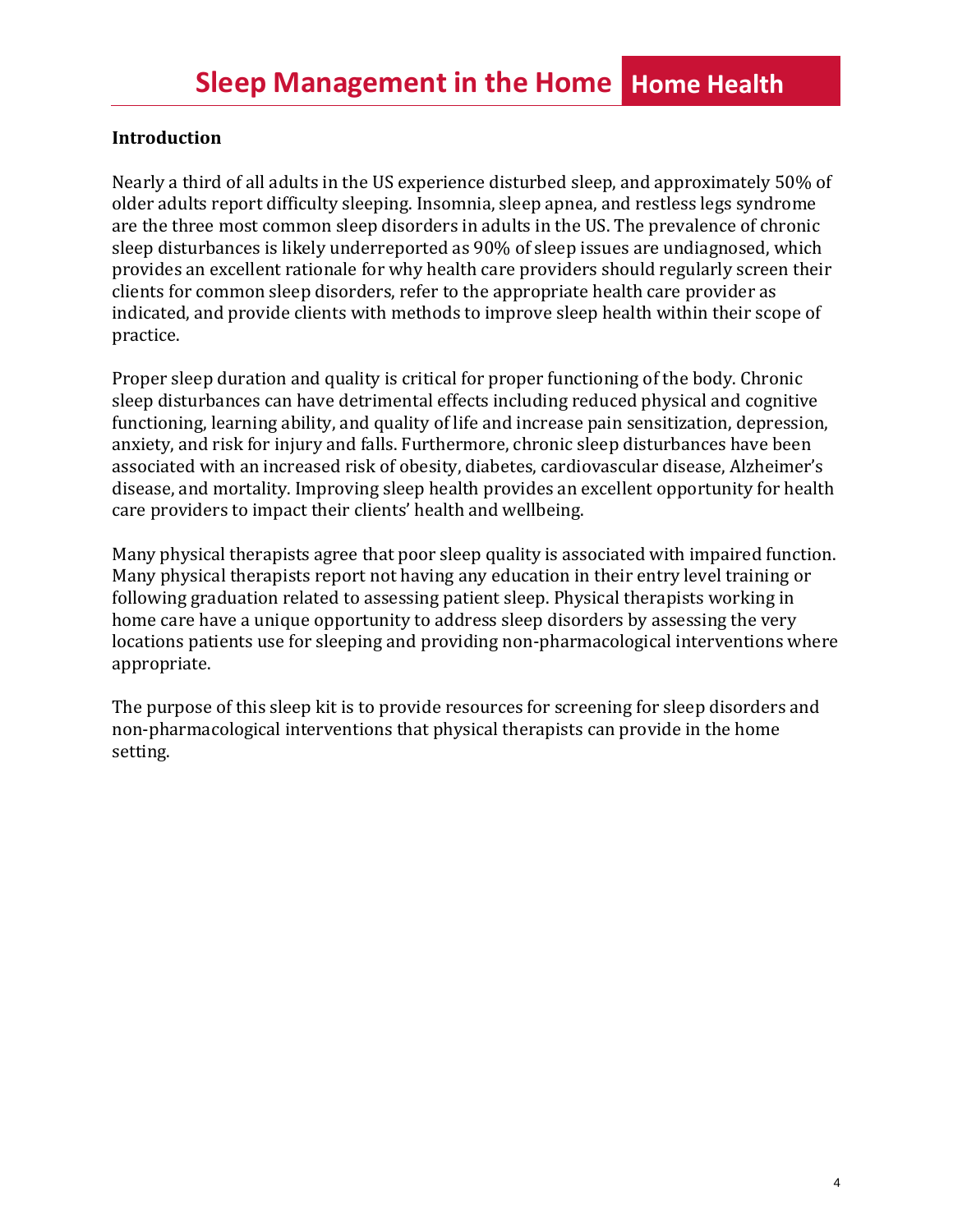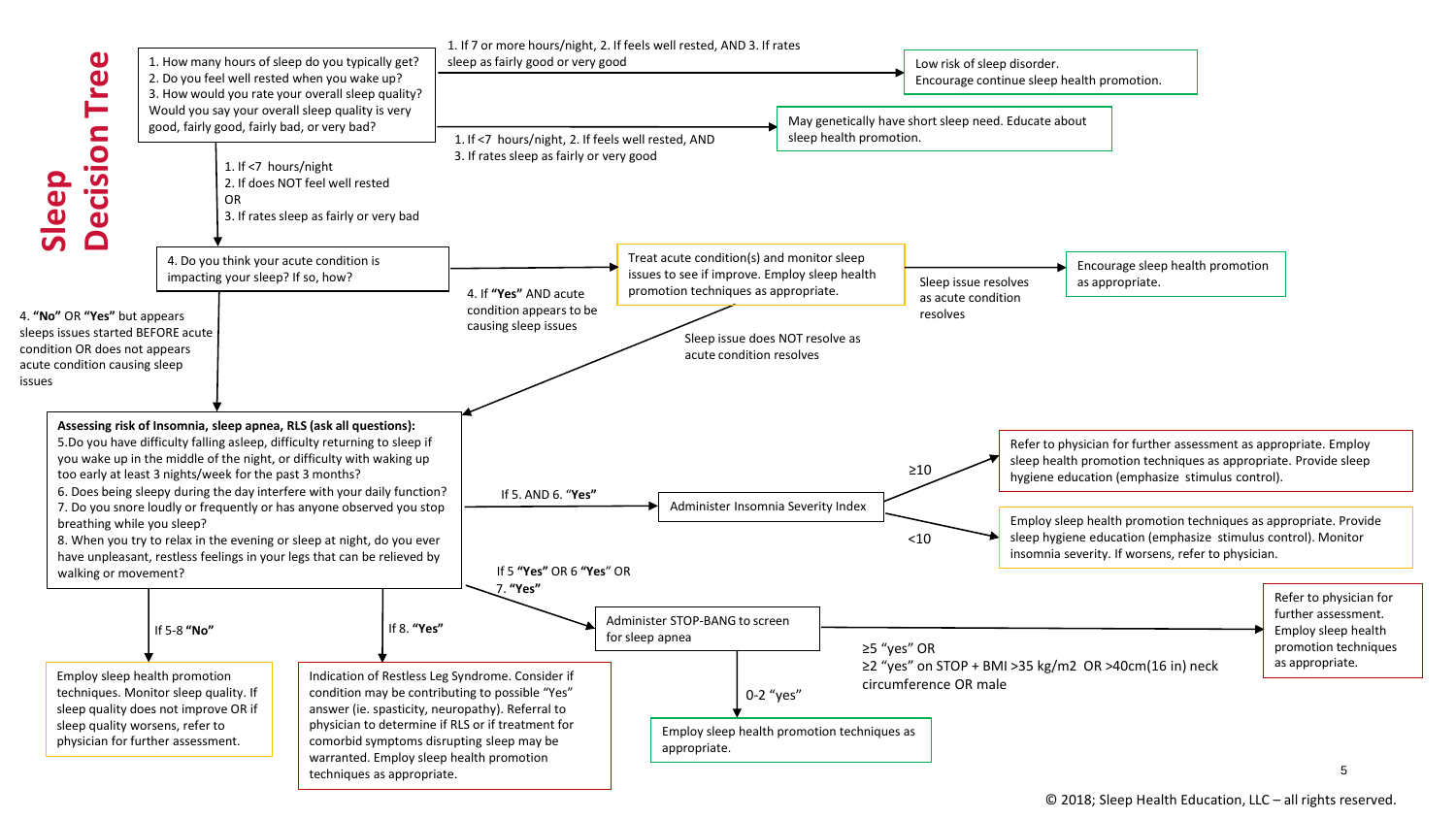#### **Medications that May Impact Sleep**

Many medications used to treat medical and psychiatric conditions also contribute to sleep disruptions, including β-blockers, bronchodilators, corticosteroids, decongestants and diuretics, as well as other cardiovascular, neurologic, psychiatric, and gastrointestinal medications. Medications used to treat depression, such as selective serotonin reuptake inhibitors (SSRIs) and serotonergic and noradrenergic reuptake inhibitors (SNRIs) may also cause or exacerbate insomnia. In addition to prescription medications, older adults often take over the counter preparations which can cause or exacerbate sleep disturbances. Examples include cough and "cold" medications, especially those containing pseudoephedrine or phenylpropanolamine, any caffeine-containing drugs (e.g. acetaminophen/aspirin/caffeine combinations), and drugs containing nicotine (e.g. nicotine gum or transdermal (patches). Nicotine and caffeine may impair sleep as well.

Many medications are prescribed for the treatment of sleep disorders including: prescription meds, over-the-counter meds and supplements such as melatonin. Specific medication classes have been approved for use as sleep aids and others are used off label for sleep promotion due to known effects on sleep. Some of these medications are found on the Beers Criteria which is a list of medications that are potentially inappropriate for the older adult population.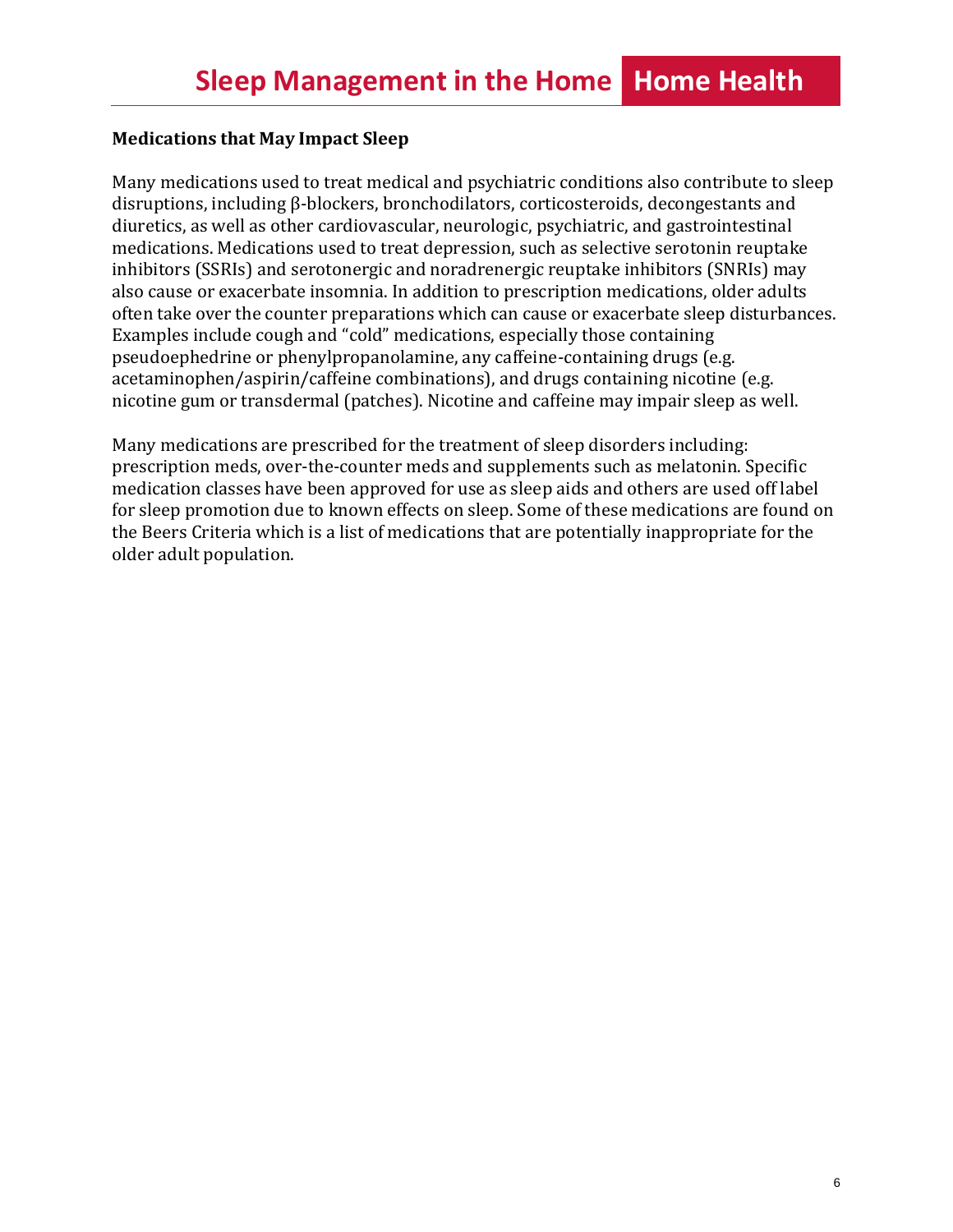# **Table 1. Medications Impacting Sleep Health**

| <b>Drug Class</b>                     | <b>Drug</b>                                                                                                                              | <b>Type of Sleep</b><br><b>Disorder</b>                           | <b>Mechanism of Action</b>                                                                                                    | <b>Possible Side Effects</b>                                                                                                                                                                                                                                                                                                                                                                                                                                                                                              | 2015<br><b>Beers</b> |  |  |
|---------------------------------------|------------------------------------------------------------------------------------------------------------------------------------------|-------------------------------------------------------------------|-------------------------------------------------------------------------------------------------------------------------------|---------------------------------------------------------------------------------------------------------------------------------------------------------------------------------------------------------------------------------------------------------------------------------------------------------------------------------------------------------------------------------------------------------------------------------------------------------------------------------------------------------------------------|----------------------|--|--|
|                                       |                                                                                                                                          |                                                                   |                                                                                                                               |                                                                                                                                                                                                                                                                                                                                                                                                                                                                                                                           | <b>Criteria</b>      |  |  |
| <b>Hypnotics: Benzodiazepines</b>     |                                                                                                                                          |                                                                   |                                                                                                                               |                                                                                                                                                                                                                                                                                                                                                                                                                                                                                                                           |                      |  |  |
| Benzodiazepines                       | Examples:<br>Clonazepam (Klonopin)<br>Diazepam (Valium)<br>Temazepam (Restoril)<br>Estazolam<br>Alprazolam (Xanax)<br>Lorazepam (Ativan) | Short-term insomnia<br>Parasomnias<br>Bruxism (teeth<br>grinding) | Generally, increases<br>inhibitory effects of GABA;<br>some bind receptors in the<br>limbic system and reticular<br>formation | Respiratory depression,<br>ante grade amnesia,<br>confusion, drowsiness,<br>dizziness, increased saliva<br>production, or change in<br>sex drive/ability may occur.                                                                                                                                                                                                                                                                                                                                                       | Avoid                |  |  |
| <b>Hypnotics: Non-Benzodiazepines</b> |                                                                                                                                          |                                                                   |                                                                                                                               |                                                                                                                                                                                                                                                                                                                                                                                                                                                                                                                           |                      |  |  |
| Sedative/Hypnotic                     | Zaleplon (Sonata)                                                                                                                        | Short-term insomnia -<br>for trouble falling<br>asleep            | GABA-BZD receptor<br>complex agonist                                                                                          | Dizziness, drowsiness,<br>short-term memory loss, or<br>lack of coordination may<br>occur, especially during the<br>first 2 hours after taking<br>the medication.<br>May cause withdrawal<br>reactions, especially if it<br>has been used regularly for<br>a long time (more than a<br>few weeks) or in high<br>doses. In such cases,<br>withdrawal symptoms<br>(such as unusual<br>depressed/anxious mood,<br>stomach/muscle cramps,<br>vomiting, sweating,<br>shakiness, or seizures) may<br>occur if stopped suddenly. | Avoid                |  |  |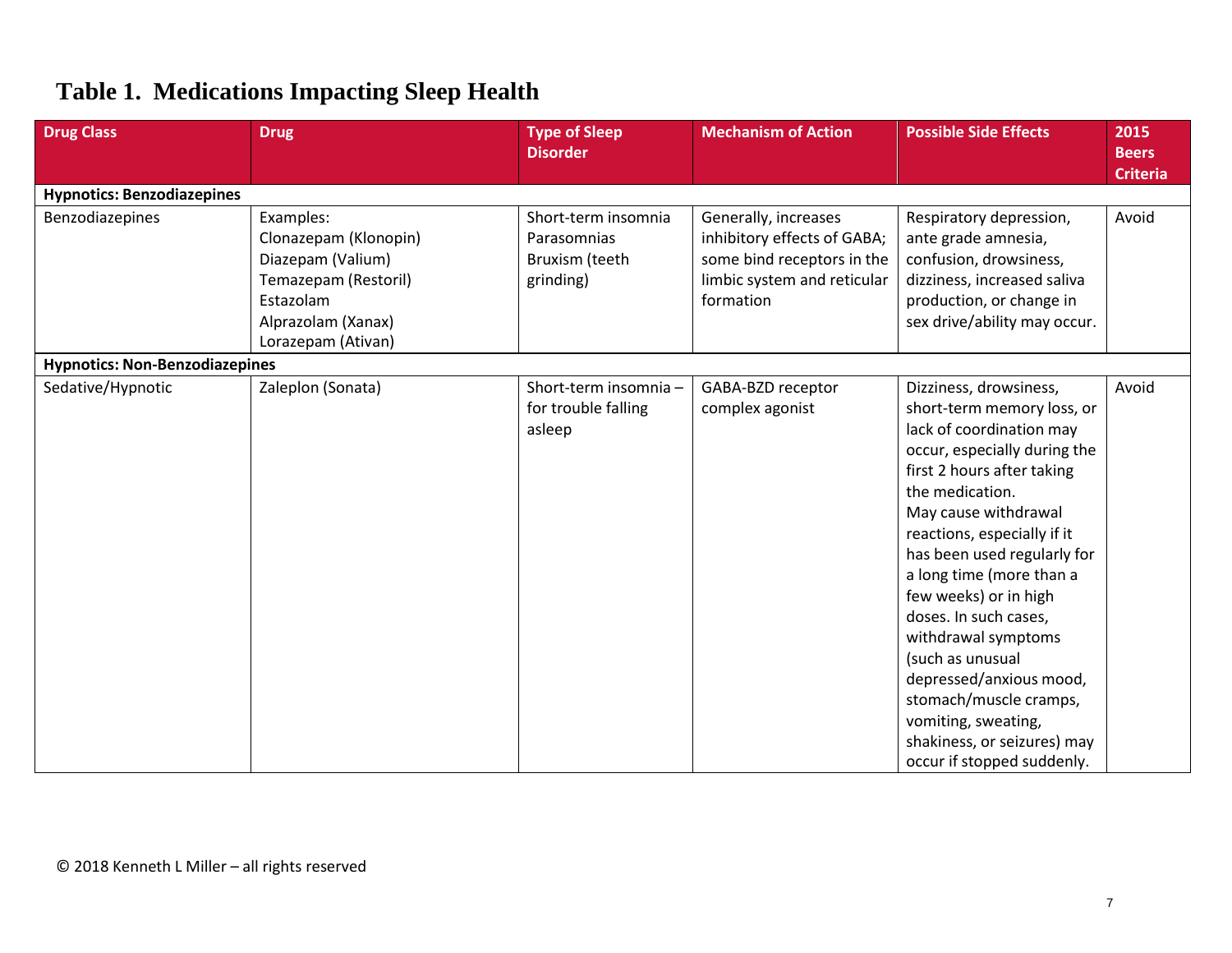| Sedative/Hypnotic                           | Eszopiclone (Lunesta)                                             | Short-term insomnia                                                                          | Interacts with GABA<br>receptor at binding<br>domains                                                                                                                | Dizziness, dry mouth,<br>unpleasant taste, or<br>difficulty with coordination<br>may occur. Sleepiness<br>during the day, "sleep-<br>driving", memory loss,<br>mental/mood behavior<br>changes, aggression,<br>anxiety, agitation,<br>hallucinations, thoughts of<br>suicide. | Avoid                |  |  |
|---------------------------------------------|-------------------------------------------------------------------|----------------------------------------------------------------------------------------------|----------------------------------------------------------------------------------------------------------------------------------------------------------------------|-------------------------------------------------------------------------------------------------------------------------------------------------------------------------------------------------------------------------------------------------------------------------------|----------------------|--|--|
| Sedative/Hypnotic/Insomnia                  | Ambien (zolpidem)                                                 | Insomnia - sleep<br>initiation, Intermezzo                                                   | Selective antagonism of<br>GABA receptor, decrease<br>neuronal excitability                                                                                          | Idiosyncratic daytime<br>sleepiness, antegrade<br>amnesia                                                                                                                                                                                                                     | Avoid                |  |  |
| Hypnotic - Orexin receptor<br>antagonists   | The only approved drug in this class<br>is suvorexant (Belsomra). | Insomnia<br>characterized by<br>difficulties with sleep<br>onset and/or sleep<br>maintenance | Orexins are chemicals that<br>are involved in regulating<br>the sleep-wake cycle and<br>play a role in keeping<br>people awake.                                      | Contraindication -<br>Narcolepsy                                                                                                                                                                                                                                              | Not<br>Listed        |  |  |
| Hypnotic - Melatonin<br>receptor stimulator | Ramelteon (Rozerem)                                               | Insomnia for difficulty<br>falling asleep<br>Facilitates sleep onset                         | <b>Binds to melatonin</b><br>receptors in the<br>hypothalamus. It works by<br>targeting the sleep-wake<br>cycle, not by depressing<br>the central nervous<br>system. | Rozerem can be prescribed<br>for long term<br>use, and the drug has<br>shown no evidence of<br>abuse or dependence.<br>Dizziness, fatigue,<br>headache, lower risk of<br>next day "hangover"<br>symptoms.                                                                     | <b>Not</b><br>Listed |  |  |
| <b>Sleep Aid</b>                            |                                                                   |                                                                                              |                                                                                                                                                                      |                                                                                                                                                                                                                                                                               |                      |  |  |
| Melatonin                                   | Melatonin                                                         | Insomnia-difficulty<br>falling asleep or<br>staying asleep                                   | Naturally occurring<br>hormone produced by the<br>pineal gland. Regulates<br>sleep cycle.                                                                            | Abdominal cramps,<br>decreased alertness,<br>circadian rhythm<br>disruption, daytime<br>fatigue, depression,<br>dizziness, drowsiness.                                                                                                                                        | Not<br>Listed        |  |  |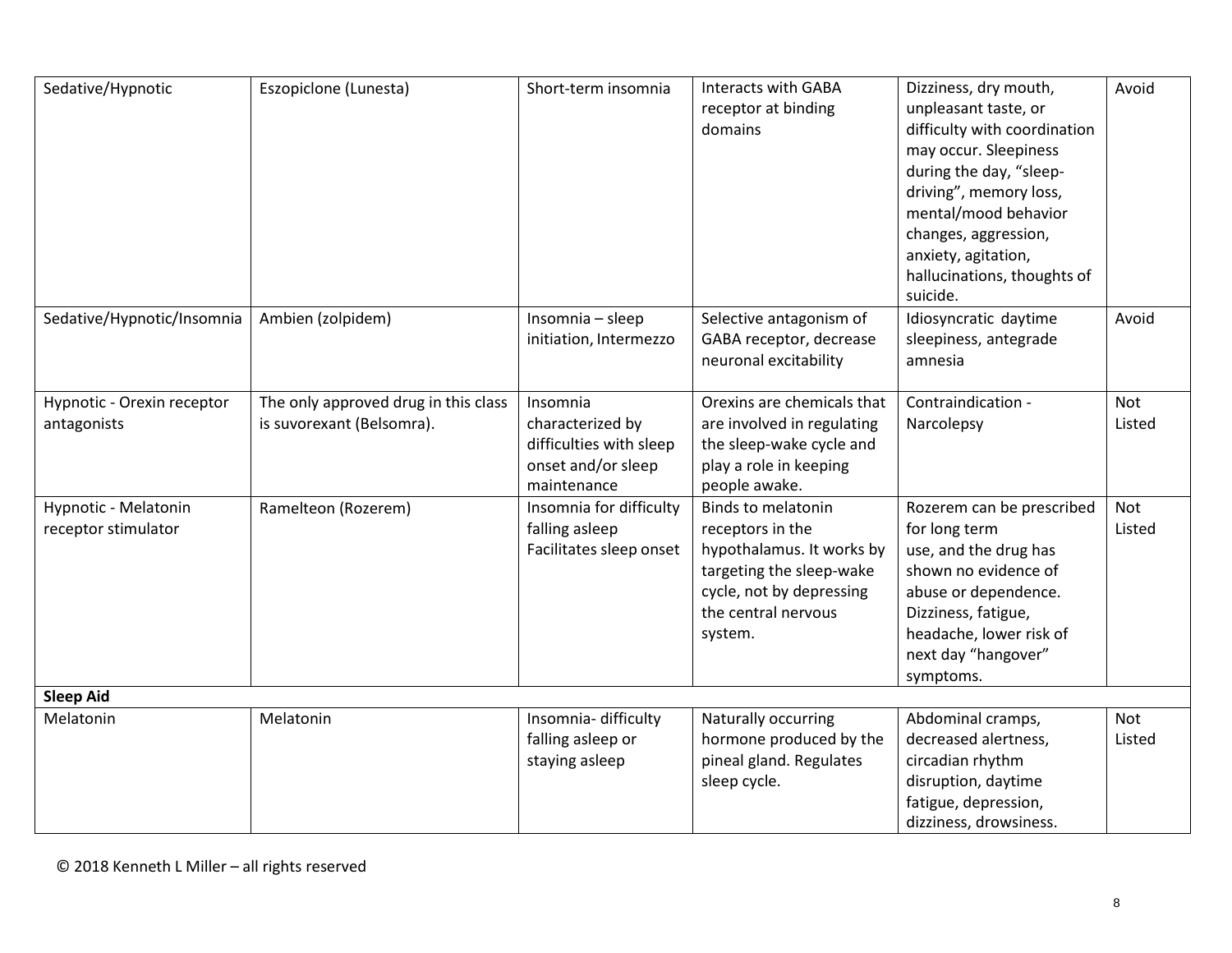| <b>Anticonvulsants</b> |                                                           |                                                                                                                                                                                        |                                                                                                                                                     |                                                                                                                                  |                      |  |
|------------------------|-----------------------------------------------------------|----------------------------------------------------------------------------------------------------------------------------------------------------------------------------------------|-----------------------------------------------------------------------------------------------------------------------------------------------------|----------------------------------------------------------------------------------------------------------------------------------|----------------------|--|
| Anticonvulsant, Other  | Carbamazepine (Tegretol -<br>Carbatrol)                   | These drugs may be<br>used to treat<br>nocturnal eating<br>syndrome, restless<br>legs syndrome,<br>periodic limb<br>movement disorder,<br>and insomnia related<br>to bipolar disorder. | Each drug has individual<br>effects. Tegretol stabilizes<br>inactivated state of<br>sodium channels making<br>neurons less excitable.               | Ataxia, dizziness,<br>drowsiness, nausea,<br>vomiting.                                                                           | <b>Not</b><br>Listed |  |
| Anticonvulsant, Other  | Valproate (Depakene, Depakote)                            | These drugs may be<br>used to treat<br>nocturnal eating<br>syndrome, restless<br>legs syndrome,<br>periodic limb<br>movement disorder,<br>and insomnia related<br>to bipolar disorder. | Depakote may increase<br>levels of GABA in brain<br>and mimic GABA at<br>postsynaptic receptor sites<br>and inhibit sodium and<br>calcium channels. | Nausea, headache,<br>asthenia, vomiting,<br>somnolence, tremor,<br>dizziness, abdominal pain,<br>diplopia, anorexia.             | Not<br>listed        |  |
| Gabapentenoids         | Gabapentin (Neurontin)<br>Gabapentin enacarbil (Horizant) | Insomnia                                                                                                                                                                               | Neurontin: mechanism for<br>analgesic and<br>anticonvulsant activity<br>unknown                                                                     | Ataxia, dizziness,<br>drowsiness, fatigue,<br>somnolence.                                                                        | Avoid                |  |
|                        | Pregabalin (Lyrica)                                       | Insomnia                                                                                                                                                                               | Pregabalin: GABA<br>analogue binds to calcium<br>channel not sodium<br>channels, opiate<br>receptors, cyclooxygenase<br>enzyme activity             | Dizziness, somnolence,<br>peripheral edema, ataxia,<br>fatigue, xerostomia, weight<br>gain, tremor, blurred<br>vision, diplopia. | <b>Not</b><br>listed |  |
| <b>CNS Depressants</b> |                                                           |                                                                                                                                                                                        |                                                                                                                                                     |                                                                                                                                  |                      |  |
| <b>CNS Depressants</b> | Sodium oxybate (Xyrem)                                    | Control excessive<br>daytime<br>sleepiness and loss of<br>muscle control in<br>people with<br>narcolepsy                                                                               | Metabolite of GABA, GABA<br>actions at noradrenergic<br>and dopaminergic neurons<br>and thalamocortical<br>neurons                                  | Seizures, respiratory<br>depression, decreased<br>level of consciousness,<br>coma and death                                      | Not<br>listed        |  |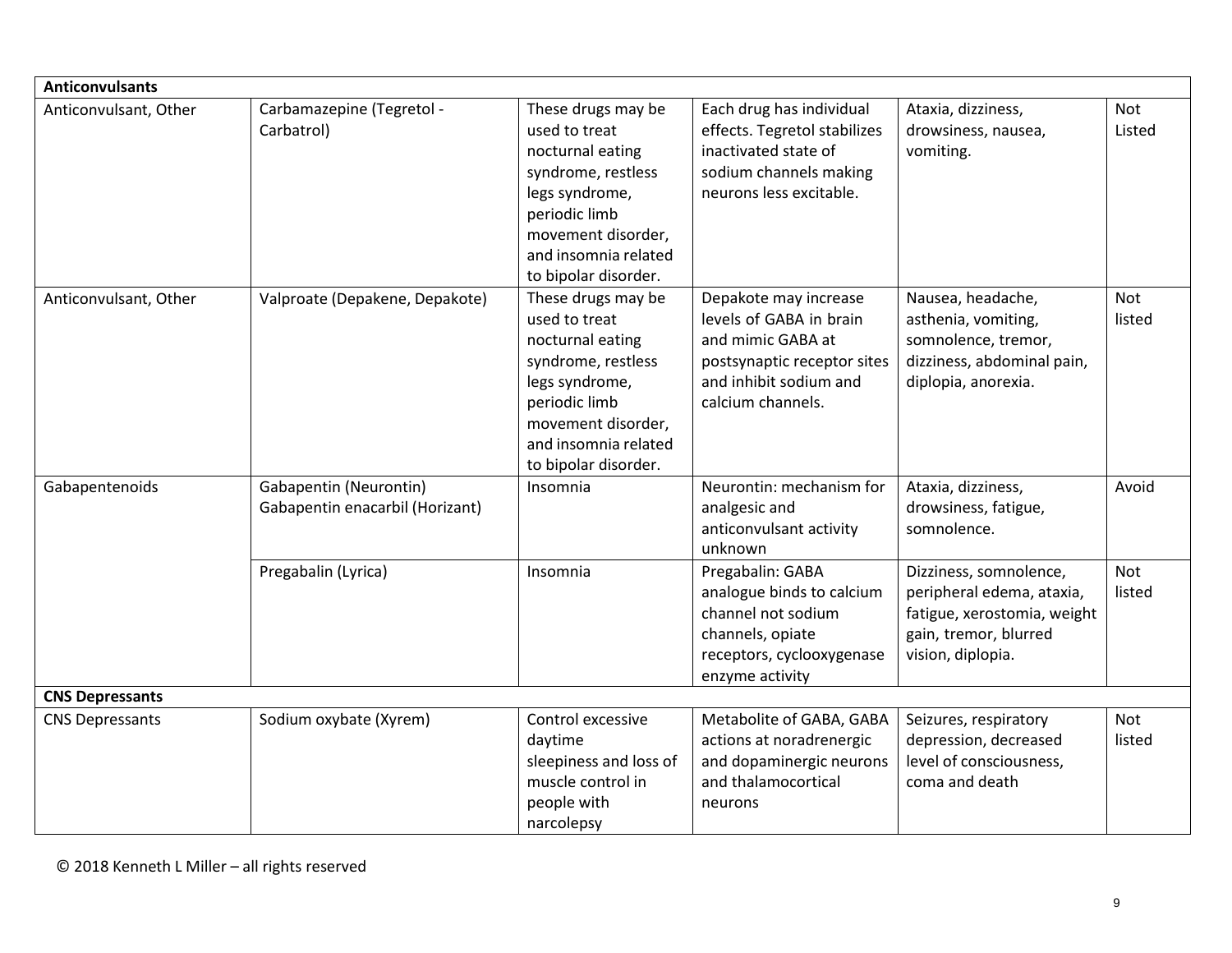| <b>Antidepressants</b>              |                                      |                             |                                                     |                              |                      |  |  |
|-------------------------------------|--------------------------------------|-----------------------------|-----------------------------------------------------|------------------------------|----------------------|--|--|
| Antidepressants (non SSRI,          | Trazodone (Desyrel)                  | <b>Treats sleeplessness</b> | Inhibits neuronal update                            | Dizziness, dry mouth,        | Not                  |  |  |
| non-Tricyclic)                      |                                      | and anxiety                 | of serotonin, histamine                             | headache, suicide            | listed               |  |  |
|                                     |                                      |                             | and alpha1- adrenergic                              |                              |                      |  |  |
|                                     |                                      |                             | receptor antagonist                                 |                              |                      |  |  |
|                                     | Mirtazapine (Remeron)                | Insomnia                    | Stimulates norepinephrine<br>and serotonin release, | Somnolence, weight gain      | <b>Not</b><br>listed |  |  |
|                                     |                                      |                             | potent antagonist of                                |                              |                      |  |  |
|                                     |                                      |                             | serotonin and histamine                             |                              |                      |  |  |
|                                     |                                      |                             | receptors.                                          |                              |                      |  |  |
| <b>Tricyclic Antidepressant</b>     | Doxepin (Silenor)                    | Approved for use in         | Silenor may help with                               | Do not take this drug        | <b>Not</b>           |  |  |
|                                     |                                      | people who have             | sleep                                               | unless you are able to get a | listed               |  |  |
|                                     |                                      | trouble staying asleep.     | maintenance by blocking                             | full seven or eight hours of |                      |  |  |
|                                     |                                      |                             | histamine receptors.                                | sleep. May result in         |                      |  |  |
|                                     |                                      |                             |                                                     | morning drowsiness           |                      |  |  |
|                                     |                                      |                             |                                                     | (increasing risk of falling) |                      |  |  |
|                                     |                                      |                             |                                                     | Anticholinergic,             |                      |  |  |
|                                     |                                      |                             |                                                     | extrapyramidal symptoms      |                      |  |  |
| <b>Over-the-Counter Sleep Aids:</b> |                                      |                             |                                                     |                              |                      |  |  |
| Antihistamines                      | Diphenhydramine (Benadryl)           | Insomnia                    | Histamine receptor                                  | They generally work well     | Avoid                |  |  |
|                                     | <b>Tylenol PM</b>                    |                             | antagonist, anticholinergic                         | but can cause some           |                      |  |  |
|                                     | <b>Advil PM</b>                      |                             | effects.                                            | drowsiness the next day.     |                      |  |  |
|                                     |                                      |                             |                                                     | Confusion, falls, delirium   |                      |  |  |
| Anti-Parkinsonian                   |                                      |                             |                                                     |                              |                      |  |  |
| Dopamine                            | carbidopa/levodopa (Sinemet,)        | <b>Restless Leg</b>         | Increases effect of                                 | Extrapyramidal symptoms      | <b>Not</b>           |  |  |
| replacement/Agonists                | bromocriptine (Parlodel), ropinirole | Syndrome/Periodic           | dopaminergic neurons                                |                              | listed               |  |  |
|                                     | (Requip)                             | Limb Movement               |                                                     |                              |                      |  |  |
|                                     | rotigotine (Neupro), and             | Disorder                    |                                                     |                              |                      |  |  |
|                                     | pramipexole (Mirapex)                |                             |                                                     |                              |                      |  |  |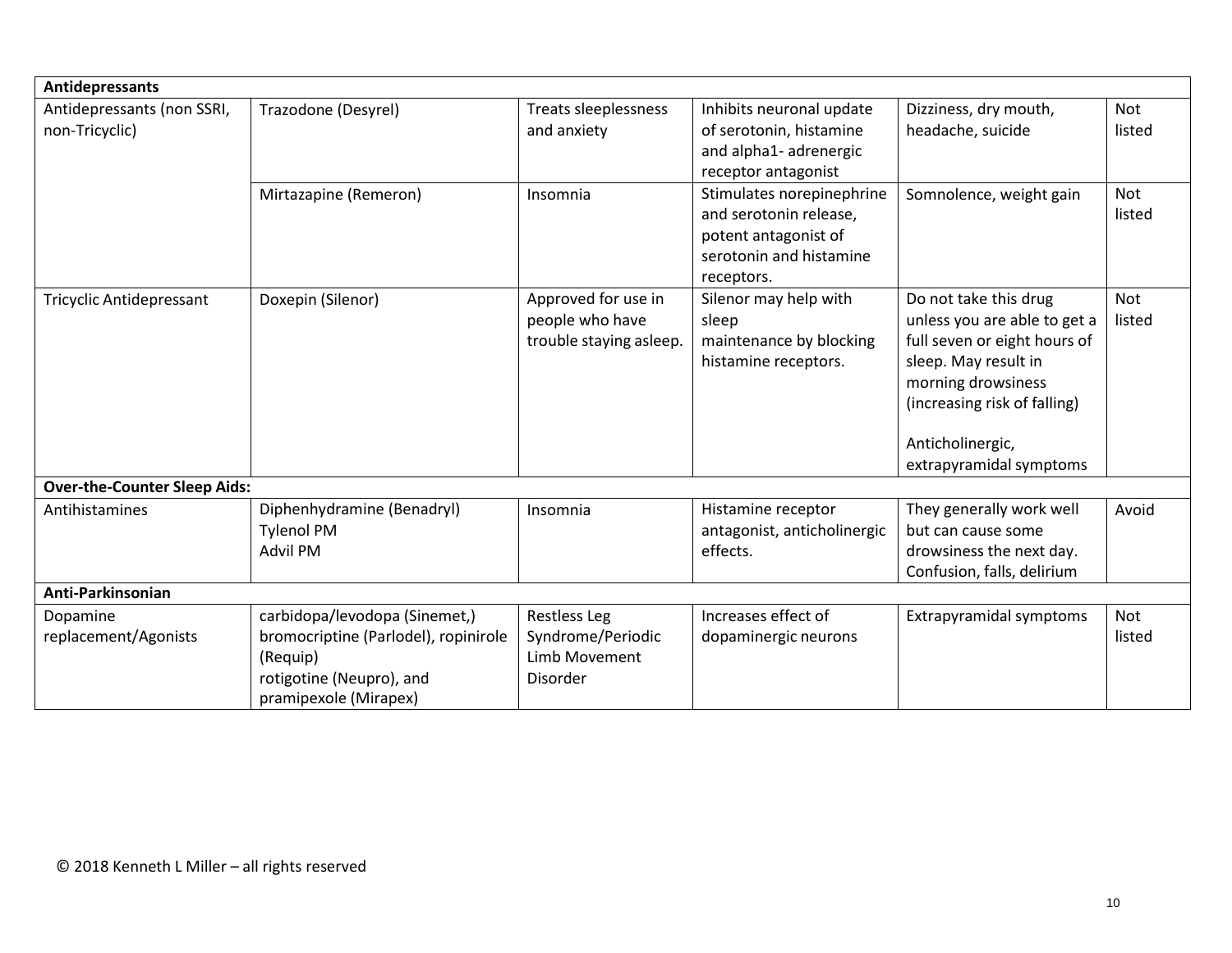| <b>Anti-Narcoleptic</b> |                           |                        |                            |                        |        |
|-------------------------|---------------------------|------------------------|----------------------------|------------------------|--------|
| <b>Stimulants</b>       | Modafinil (Provigil)      | Used to improve        | Unknown, may increase      | Headache, nervousness, | Not    |
|                         | Methylphenidate (Ritalin) | daytime wakefulness    | dopamine levels by         | syncope, decreased     | listed |
|                         |                           | in those who are shift | binding to the dopamine    | appetite               |        |
|                         |                           | workers or suffer from | transporter and inhibiting |                        |        |
|                         |                           | narcolepsy or sleep    | dopamine reuptake          |                        |        |
|                         |                           | apnea                  |                            |                        |        |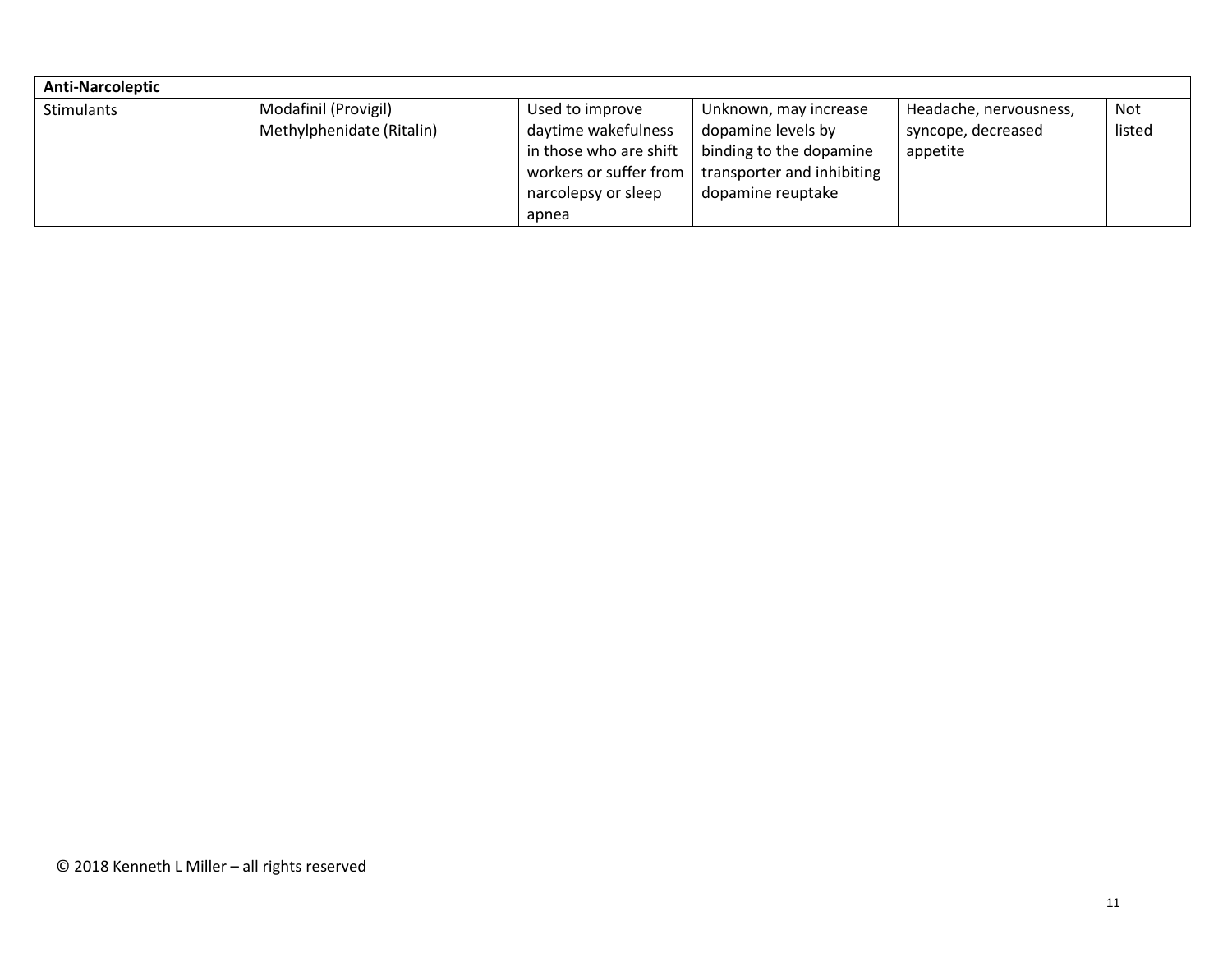#### **Methods to Promote Sleep Health**

There are several non-pharmacological interventions that can be utilized by health care providers to reduce sleep disturbances and improve sleep quality. Some of the interventions may be appropriate to provide or consider providing to all patients, with modifications to individualize the intervention as needed.

#### **Consider for All Patients**

#### *Education*

- 1. Attempt to *reassure sleep disruptions may occur immediately following the onset or exacerbation* of the client's condition.
	- Pain, stress, and anxiety due to the onset or exacerbation of the client's condition can also contribute to sleep disturbances.
	- Discuss with your client that sleep is important for healing and recovery, so their body may need more rest and sleep following onset or exacerbation of their condition.
	- However, it is important to maintain good sleep hygiene as much as possible or return to good sleep hygiene as quickly as possible to reduce risk of developing or perpetuating sleep disturbances.
- 2. Attempt to *reassure a bad night of sleep may happen from time to time*, but to maintain good sleep hygiene. If excessive daytime sleepiness is a safety concern, take a nap, but limit the duration and return to good sleep hygiene practices as soon as possible.
- 3. *Education regarding good sleep hygiene*. Sleep hygiene refers to the behaviors and environment that promote optimal sleep. The home health provider has an excellent opportunity to observe the sleeping environment and make recommendations to enhance the home sleeping environment (such as use of light-blocking curtains, set up of bedroom, noise reduction techniques, etc).
	- The depth and breadth of sleep hygiene education that should be provided will depend on the client's knowledge of good sleep hygiene, how much they practice good sleep hygiene techniques, their risk for sleep comorbid sleep disorders, and their overall sleep quality.
		- i. For those who report good sleep quality: Review sleep hygiene techniques and encourage them to continue.
		- ii. For those who report poor sleep quality due to poor sleep hygiene practices: Educate on sleep hygiene techniques including rational for each component. Modify to individualize for each patient (see examples provided below). May need coaching for behavior change and implementation of good sleep hygiene.
	- Two of the most important sleep hygiene techniques are: 1. to maintain a regular sleep schedule (go to bed and wake up at the same time each day) and 2. stimulus control (associating the bed with quality sleep).
		- i. For stimulus control: educate clients that the bedroom is for sleep and sex only, and all other activities should be conducted outside the bed and preferably the bedroom. This allows the brain to associate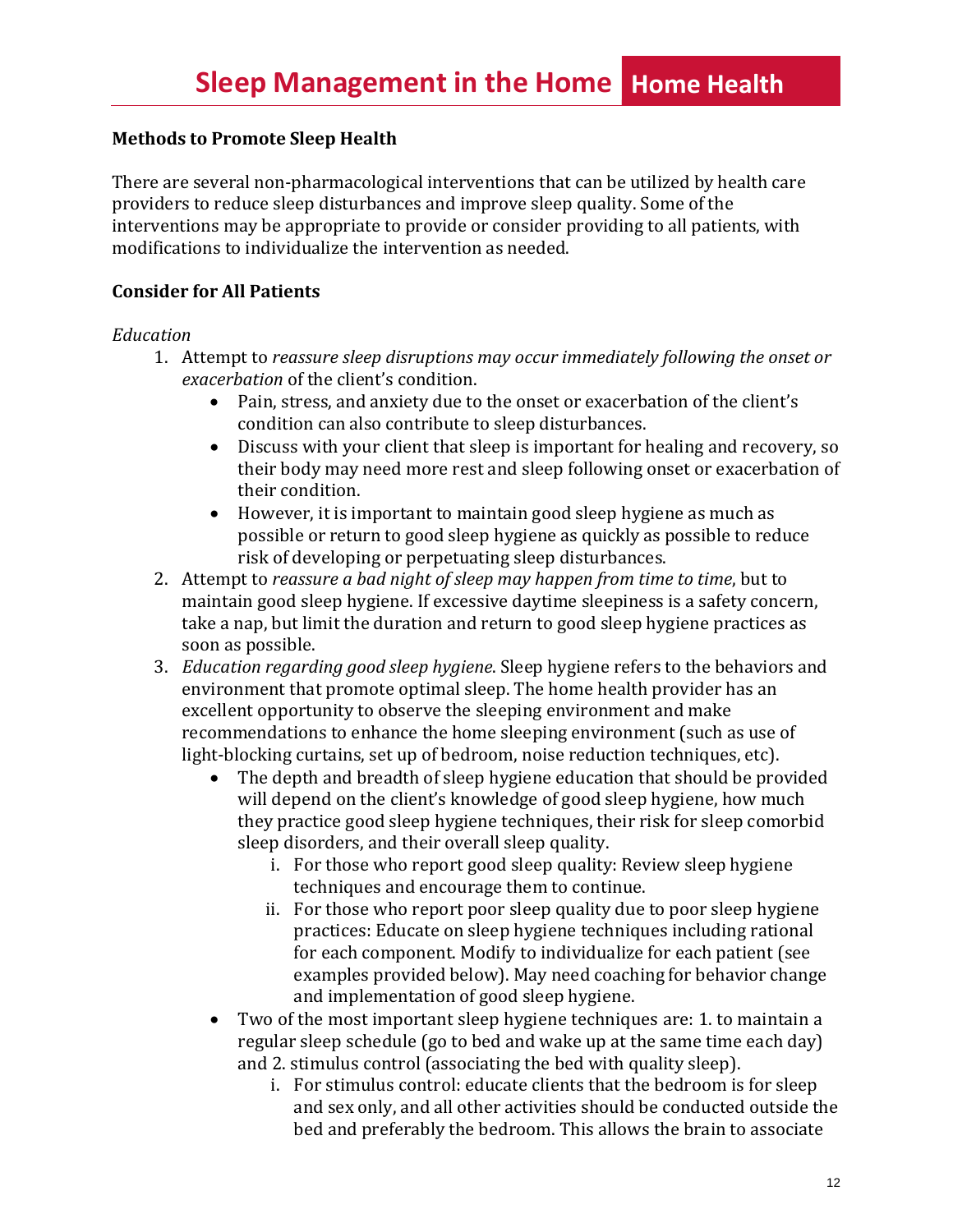the bedroom with good consolidated sleep. The client should be instructed that rest that does not involve intention to sleep should be done outside of the bed and bedroom.

- If not able to fall sleep within 15-20 minutes OR if start to feel anxious about not being able to fall sleep, leave the bedroom and return only when sleepy enough to fall asleep. However, consider safety when providing this recommendation and modify as needed.
- ii. Stimulus control is an important technique for treating insomnia, and it is possible education about this technique prior to the development of insomnia may help reduce the risk of developing insomnia. Research is needed to verify this contention.
- Sleep hygiene techniques should be individualized for the person.
	- i. Example 1: if there are safety concerns about encouraging the client to get out of bed during the night due to inability to sleep, then the recommendation to do so should be modified. Rather than getting out of bed, relaxation techniques (such as diaphragmatic breathing, progressive muscle relaxation, and mindfulness) should be considered instead.
	- ii. Example 2: the person may need to temporarily extend their normal sleep schedule or take a nap following an injury or exacerbation of their condition to promote healing and recovery. Encourage the client to limit the extension to what is needed to feel rested and resume good sleep hygiene as soon as able.
	- iii. Example 3: sleep is typically recommended to occur in a bedroom in a bed. However, due to the client's condition or preference or home environment, the sleeping location may be elsewhere (for example, in the living room in a recliner). If that is the case, attempt to make the sleeping location as conducive for sleeping as possible.
	- iv. Example 4: if nocturia (frequent nighttime urination) is disrupting sleep, discuss limiting fluids in evening and avoiding caffeine/alcohol if appropriate. May focus on relaxation techniques to aid return to sleep. Consider referral to physician for evaluation and if medication type and timing could be contributing.

## *Positioning and mobility*

- 1. Home health care providers should observe the position the client typically sleeps in.
	- Education regarding comfortable sleeping positions or positioning using pillows, towels or other devices might be necessary.
	- If sleeping in side-lying position, consider placing a pillow between the knees for optimal positioning of the pelvis and lumbar spine. Consider using a towel roll to support the cervical spine.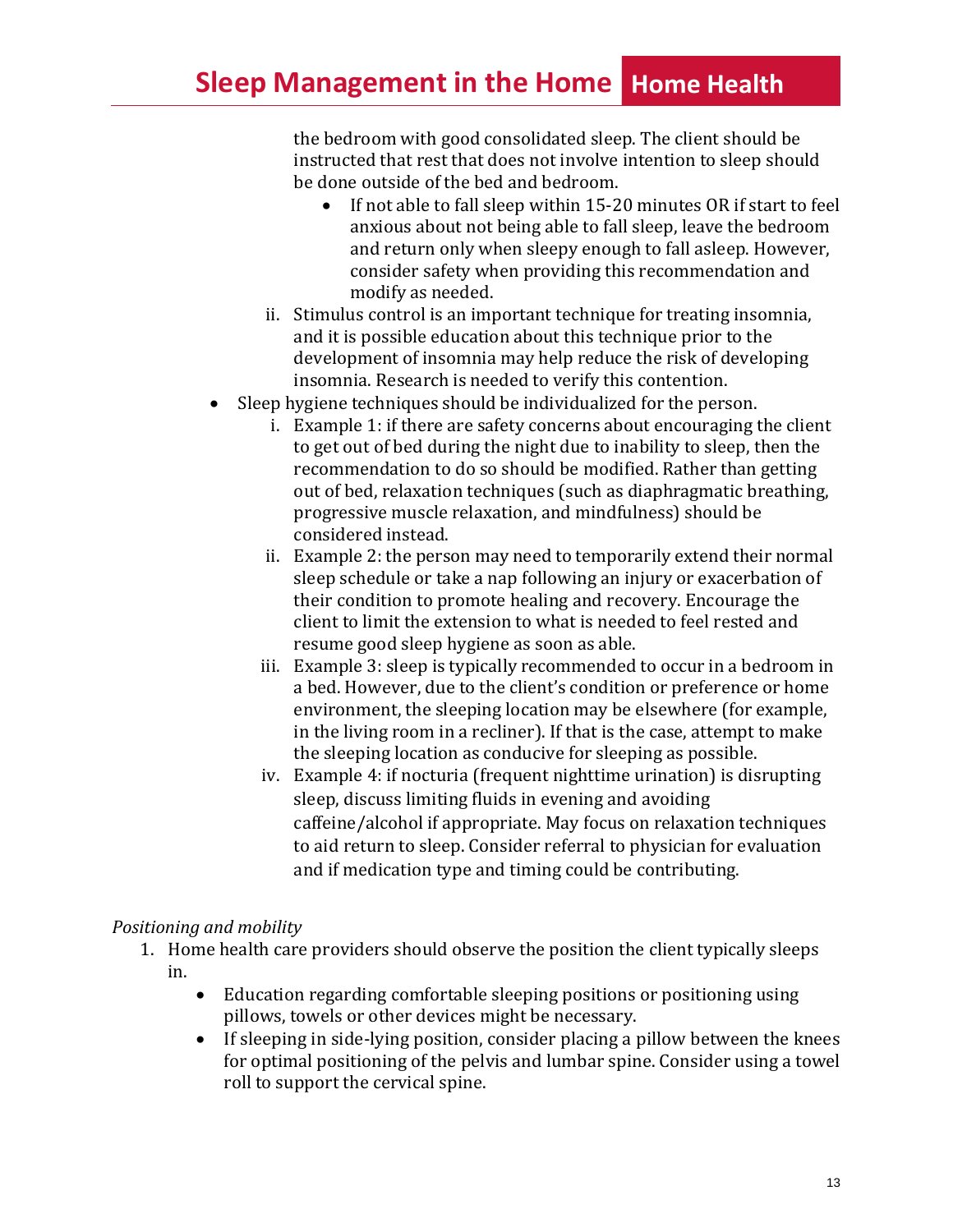# **Sleep Management in the Home Home Health**

- If sleeping supine, consider placing a pillow under the knee for positioning of the lumbar spine. If individual is at risk for obstructive sleep apnea, sleeping supine is not recommended.
- Sleeping in a prone position is typically not recommended due to stress on the cervical spine.
- If a painful condition is impacting the client's typical sleeping position, the health care provider may need to consider alternative positioning options.
- 2. Home health care providers should observe the client get in and out of bed (or sleeping location) to consider if addressing the functional limitations that may be impacting bed mobility is needed.
	- A person may change positions several times throughout the night without waking up, but if bed mobility is limited, changing positions may be more difficult which may wake up the person and be more disruptive of sleep.
- 3. *Nocturia* (the need to urinate at nighttime) is a common issue which can disrupt sleep. Addressing functional limitations that may impact mobility to get to and from the bathroom or bedside commode should be considered.
	- Better mobility would presumably lead to less time and effort required to complete bathroom activities, which may minimize wakefulness and improve the likelihood of quickly and easily falling back to sleep upon getting back into bed.
	- An assessment of fall risk while getting up to go to the bathroom at night should also be considered and modifications made as needed.

## **Consider Appropriateness for Each Patient**

## *Relaxation techniques*

There are numerous relaxation techniques that can be used. Which technique(s) is chosen will depend on the clinician's knowledge of how to use and teach the skill as well as which technique(s) works best for the patient.

- Relaxation techniques can be incorporated into the bedtime routine to prepare for sleep and can be used to hasten return to sleep if wake up during the night.
- Two relaxation techniques that are fairly easy to teach and learn and are often used in physical therapy practice are *progressive muscle relaxation* (PMR) and *diaphragmatic breathing*. These two techniques are also easily done in a supine position, but can be done in any position if needed. PMR can be modified to perform only the relaxation portion while eliminating the contraction portion.
- Other techniques include autogenic training, imagery training, mindfulness, meditation, and meditative movement (yoga, qi gong, and tai chi).
- Key: consider which technique(s) your patient is interested in trying, the appropriateness of the technique for the patient, which technique(s) is actually relaxing for the patient, and if the patient will be able to consistently perform the technique(s). Also, practice while awake outside of the bedroom first so become proficient before trying to utilize at night when trying to fall asleep or return to sleep.
- Some patients will be interested in learning several techniques so they have options at their disposal, while others may need encouragement to try one of the techniques.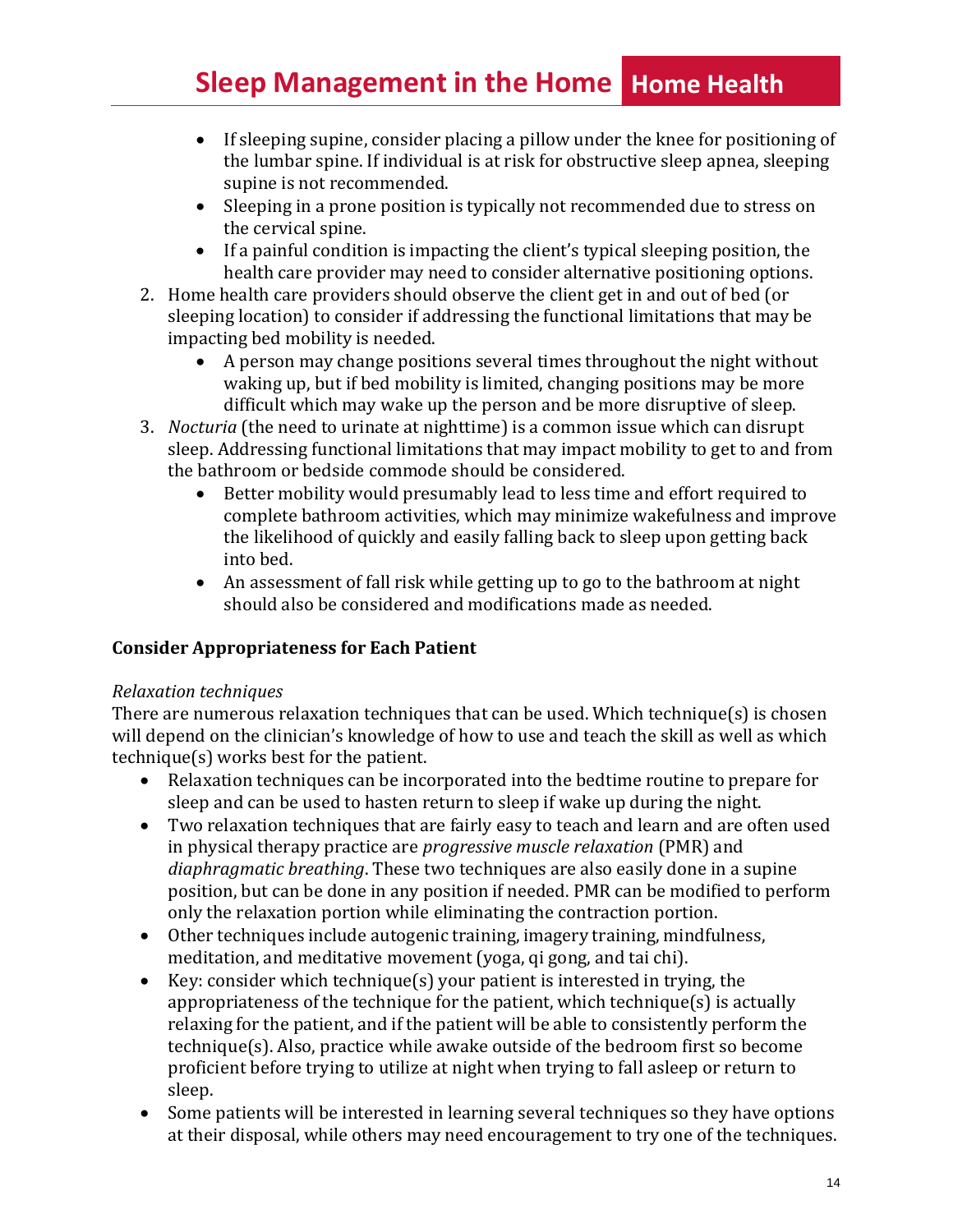# **Sleep Management in the Home Home Health**

• Be aware that some patients may experience increased anxiety with relaxation techniques. This usually occurs in individuals with a history of panic disorders or high anxiety. If your client experiences increased anxiety, then consider trying another relaxation technique (they may not have heightened anxiety with each of the techniques).

#### *Exercise*

Exercise has numerous health benefits and has been shown to increase the length and quality of sleep as well as reduce the use of sleep aid medication.

- Exercise is generally recommended to be completed in the morning or afternoon to reduce the risk of the increased in body temperature interfering with falling asleep. However, the 2013 Sleep in America poll found no differences in sleep outcomes between those who exercised close to bedtime compared to those who exercised earlier in the day. Therefore, the recommendation is "exercise is good, regardless of time of day"
- Do take into account each person's ability and tolerance to exercise in general and consider how that exercise may impact sleep for that individual.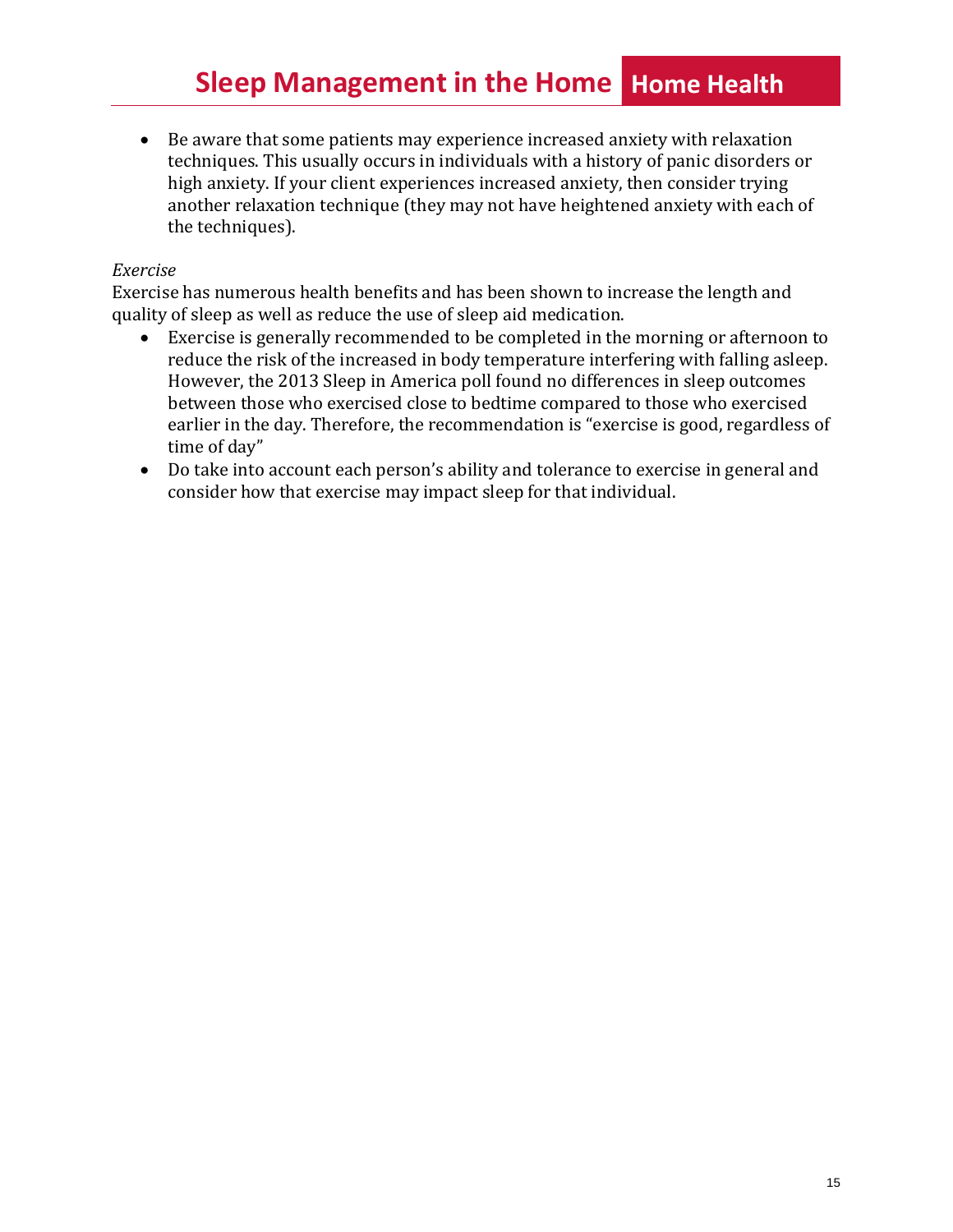# **Sleep Management in the Home Home Health**

**Resources** (including sleep hygiene education information):

- 1. "Sleep Health Promotion: Practical Information for Physical Therapists" by Siengsukon, Al-dughmi, and Stevens (2017) published in *Physical Therapy*
- 2. National Sleep Foundation https://sleepfoundation.org/
- 3. American Sleep Association https[://www.sleepassociation.org/](http://www.sleepassociation.org/)
- 4. American Academy of Sleep Medicine <http://sleepeducation.org/>
- 5. Centers for Disease Control and Prevention <https://www.cdc.gov/sleep/index.html>

### **References**

- 1. Siengsukon CF, Al-Dughmi M, Sharma NK. A survey of physical therapists' perception and attitude about sleep. J Allied Health. 2015;44(1):41-50.
	- 2. Siengsukon CF, Al-dughmi M, Stevens S. Sleep Health Promotion: Practical Information for Physical Therapist Practice. Physical Therapy. 97(8): 826-836
	- 3. Colten HR, Altevogt BM; Committee on Sleep Medicine and Research. Sleep Disorders and Sleep Deprivation: An Unmet Public Health Problem. Washington, DC: National Academies Press; 2006.
	- 4. Crowley K. Sleep and sleep disorders in older adults. Neuropsychol Rev. 2011;21(1):41-53.
	- 5. Foundation NS. Sleep in America Poll: Adults Sleep Habits and Styles. 2005; https://sleepfoundation.org/sites/default/files/2005\_summary\_of\_findings.pdf.
	- 6. Centers for Disease Control and Prevention. Insufficient sleep is a public health problem. [http://www.cdc.gov/features/dssleep/.](http://www.cdc.gov/features/dssleep/) Accessed 1/29/16.
	- 7. National Sleep Foundation. Sleep in America poll: adults' sleep habits and styles. Available at: https://sleepfoundation.org/sites/default/files/2005 summary of findings.pdf.

Published March 2005. Accessed May 12, 2017.

- 8. National Sleep Foundation. Sleep in America poll: exercise and sleep. Available at: https://sleepfoundation.org/sites/default/files/RPT336%20Summary%20of%20Fi ndings%2002%2020%202013.pdf. Published February 20, 2013. Accessed May 12, 2017.
- 9. Morin CM, Belleville G, Bélanger L, Ivers H. The Insomnia Severity Index: Psychometric Indicators to Detect Insomnia Cases and Evaluate Treatment Response. Sleep. 2011;34(5):601-608.
- 10. Nagappa M, Liao P, Wong J, et al. Validation of the stop-bang questionnaire as a screening tool for obstructive sleep apnea among different populations: A systematic review and meta-Analysis. PLoS One. 2015;10(12).
- 11. Perlis, ML, Jungquist, C, Smith, MT, Posner, D. Cognitive Behavioral Treatment of Insomnia: A session-by-session guide. 2008. Springer: New York, NY.
- 12. Bloom HG, Ahmed I, Alessi CA, et al. NIH Public Access. J Am Geriatr Soc. 2009;57(5):761-789.
- 13. Sleeping Pills (Prescription Drugs) for Sleep Problems. 2005:53.
- 14. Medications for Sleep Disorders Learn more about Sleep Disorders. :56.
- 15. Cr A, Fda T. Common Sleeping Pills: Ambien, Lunesta, Rozerem, and More. 2007:16- 17. Available at: [http://www.webmd.com/sleep-disorders/insomnia-medications.](http://www.webmd.com/sleep-disorders/insomnia-medications) Accessed October 12, 2017.